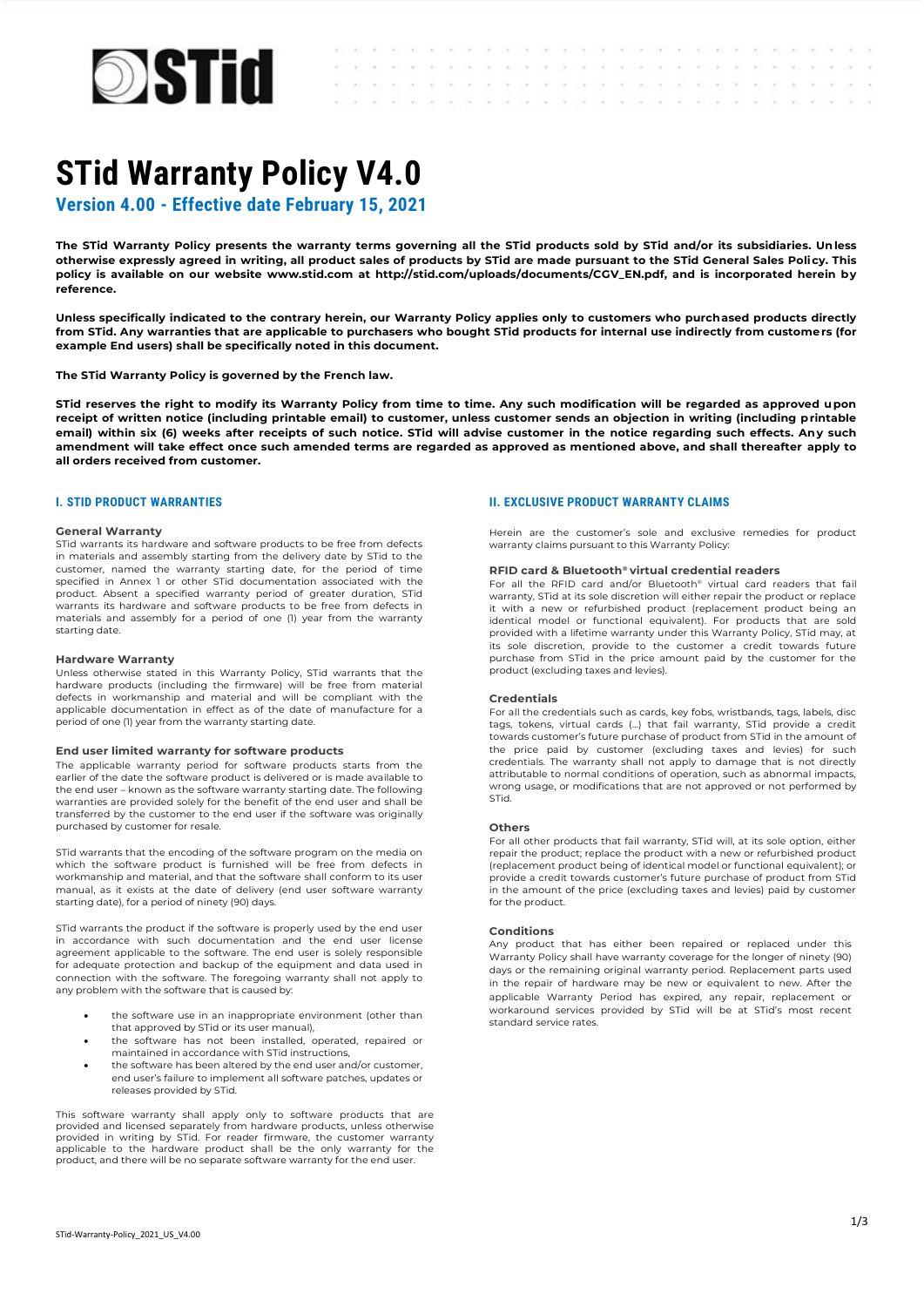

# **III. WARRANTY RETURN PROCEDURE**

To return a product that has failed warranty to STid, the customer must respect the following process:

**Inform STid Customer Service or Technical Support of the warranty-return product.**

### **Provide STid Customer Service or Technical Support important information.**

The customer must provide, as specified in the associated product documentation, with the following:

- the product model number and serial number,
- an accurate description of the claimed product defect.

#### **STid provides an RMA number**

STid will issue a Return Material Authorization or RMA number to the customer.

#### **Return the product to STid**

**The customer must return the product to STid with the RMA number clearly indicated on the package and the after-sales return form fully completed and signed.** Shipment of the Product must be made within the timeframe specified on STid's RMA notice or within thirty (30) calendar days from STid's issuance of the applicable RMA number, whichever period is longer.

**Caution: any package returned to STid without an RMA number, with an incomplete after-sales return form (information, signature, etc.) or shipped outside of the applicable RMA timeframe will not be processed.** A new RMA number must be obtained due to customer's failure to adhere to the STid RMA process. The Product must be returned to STid in a testable condition (important physical damages on the reader, badges cannot be cut in half ...) otherwise the warranty is invalidated.

#### **STid evaluates the product**

Upon STid's receipt of the warranty-return product from the customer, STid will evaluate the product to determine if it is covered under STid's warranty. If STid determines the product is covered under its warranty, STid will take the corrective warranty action described in this Warranty Policy, depending on the kind of product. **The customer agrees to pay STid a minimum per unit administrative fees of 50.00€ (excl. VAT) and transportation costs for all other products evaluated by STid and determined not to be defective or covered by warranty.**

# **IV. OTHER WARRANTY SPECIFIC CONDITIONS**

# **Extended product warranties**

STid can offer extended warranties for some products for an additional fee, through authorized customers. Contact our sales and customer service for more information on such extended product warranty programs, fees and information.

# **Evaluation of out of warranty products**

Upon request, STid may evaluate products which are not under warranty. If STid agrees to perform an evaluation, a minimum per unit administrative fees of 50.00€ (excl. VAT) and transportation costs will be applied to each evaluated product.

#### **Non-warranty repair charges**

STid may agree to repair some products which are out of warranty. Contact your STid sales representative, our customer service or technical support for applicable rates and charges.

# **V. WARRANTY EXCLUSIONS**

 $\sim$   $\sim$ 

be be be be be be to shortchaster. In

 $\mathcal{L}_{\mathcal{L}}$  $-20$ Call 1 **Car** 

 $\alpha$  . The

 $\alpha$  .

 $\sim$   $\sim$ 

 $\sim$ 

 $(15 - 15) - 3(5 - 14)$ 

 $82 - 82 = 81 - 181$ 

 $-100 - 100 - 100$ 

STid provides the below non-exhaustive listing of items excluded from warranty coverage:

the the bit of the case of the contemporary and act and act of the set

on the companies to the component the companies are not believe the

any damages to the product caused by neglect, improper handling, poor storage conditions, unsuitable assembly, poor maintenance, unsuitable repair or intervention, preparation, installation of the product.

to the following and the second terms of the second

 $\langle \gamma_{\rm eff} \rangle$ 

 $\sim$  $\sim 10^{-1}$  $\sim$ 

> $\sim$  $\sim$

 $\sim$  $\sim$  $\sim$  $\sim$ 

and any art and tax

- any misused product.
- any product which has undergone even the slightest modification or change without STid approval.
- any product or its components considered as consumables such as lights or batteries for instance.
- any call-out and installation fees (for assembly and dismantling) as well as transport costs (to and from the repair center) and maintenance fees.
- any free product which has been used for demonstration or display.
- the durability in time of custom prints. In fact, many factors can effect use of the reader (weather conditions, exposure to UV light, usage conditions, maintenance, etc.), STid cannot guarantee the durability of the print rendering throughout product service life. Consequently, STid cannot guarantee the durability of pad printing (also called tampography) or digital UV printing on the readers and cannot be liable in this respect.

The STid warranty does not cover any incidental, special or consequential damages, including but not limited to economic loss, lost profits, or lost earnings. Some jurisdictions do not allow the exclusion or limitation of incidental or consequential damages, so this limitation or exclusion may not apply. This warranty provides specific legal rights, and customers may also have other rights, which rights vary from jurisdiction-to-jurisdiction.

# **VI. WARRANTY DISCLAIMER**

This warranty policy sets for the full extent of STid's warranty responsibility. Repair, replacement or credit in the purchase price amount paid for the applicable defective product, at STid's sole option as indicated in this document, is customer's exclusive remedy. This warranty is provided in lieu of all other express, implied and statutory warranties. All other warranties, express, implied or statutory, including without limitation implied warranties of merchantability, fitness for a particular purpose and non-infringement of third-party rights, are specifically excluded.

To the extent the foregoing disclaimers are not permitted by applicable law, any implied warranty, including any implied warranty of merchantability or warranty of fitness for a particular purpose, is limited in duration to the applicable warranty period as provided herein. Some jurisdictions do not allow limitations on the duration of an implied warranty, so this limitation may not apply.